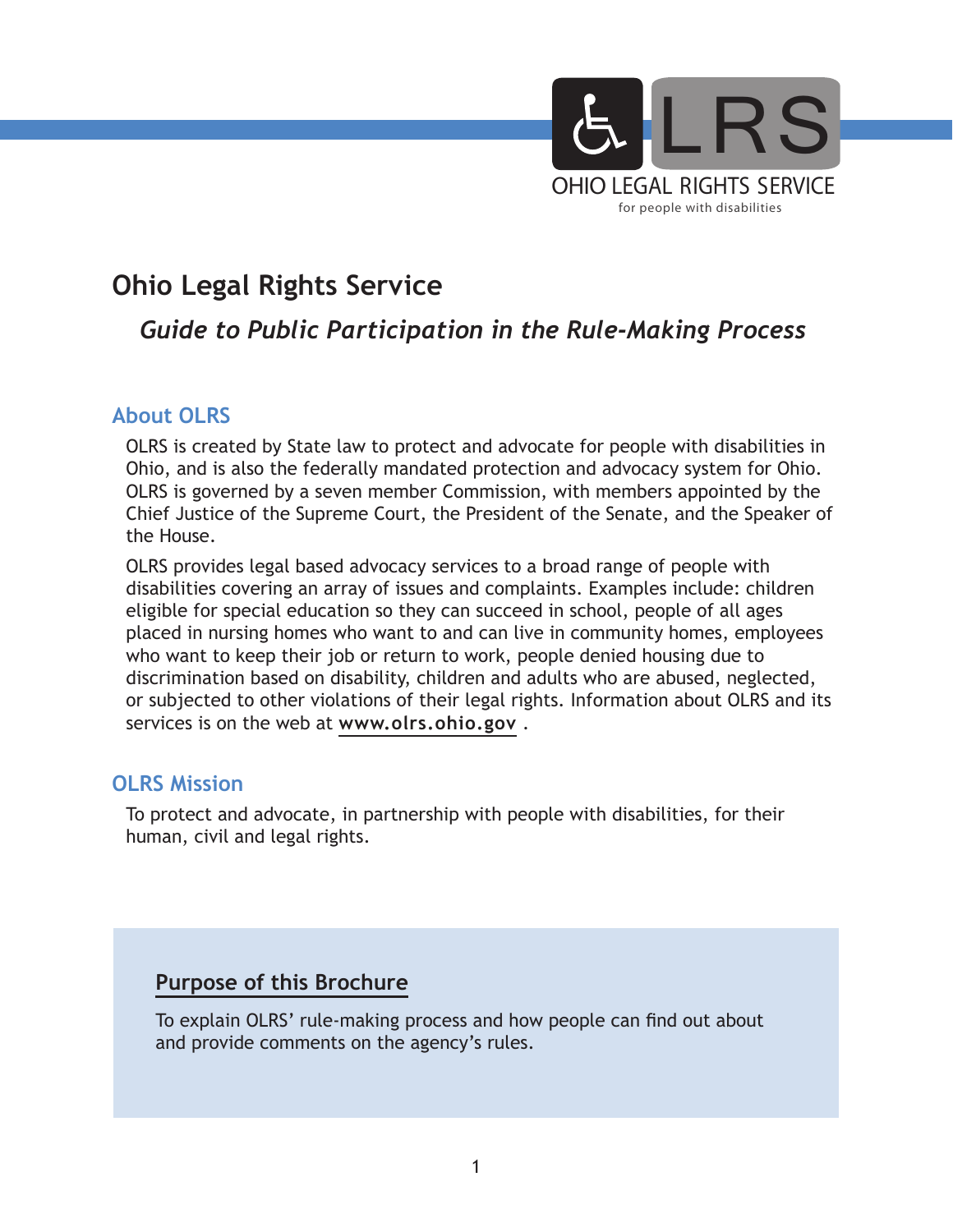## **The Reason for OLRS Rules, and Why They Can Change**

Like all state agencies, OLRS has rules (the Ohio Administrative Code or O.A.C.) that describe how the agency conducts its business in order to meet its mission. These rules must agree with State laws governing OLRS. OLRS' guiding laws are found in the Ohio Revised Code (O.R.C.) Sections 5123.60, and 5123.601 through 5123.605. State rules concerning OLRS are found at O.A.C. Chapter 5124.

OLRS can adopt, amend (change) and rescind (withdraw) rules in order to carry out the duties required of the agency by state law.

## **The Process for Making OLRS Rules**

O.R.C. Sections 111.15 and 119.03 both set out procedures for making rules. OLRS has both 111 and 119 rules:

- "111 rules" do not generally require a public hearing and include internal management rules.
- when "119 rules" are written, changed or withdrawn, the agency must give public notice and have a public hearing. Public notice of rule filings are provided by the Register of Ohio on its web site, **www.registerofohio.state.oh.us** .

Proposed rules are filed with the Joint Committee on Agency Rule Review (JCARR), the Legislative Service Commission (LSC), and the Secretary of State. JCARR consists of five State Representatives and five State Senators. The primary function of JCARR is to review proposed new, amended, and rescinded rules. JCARR posts rules that have been filed with it on its web site, **www.jcarr.state.oh.us** .

**The Public Can Participate in OLRS Rule Making**

**OLRS encourages comments on proposed rules, especially from the people this agency serves individuals with disabilities.**

**Read how next.**